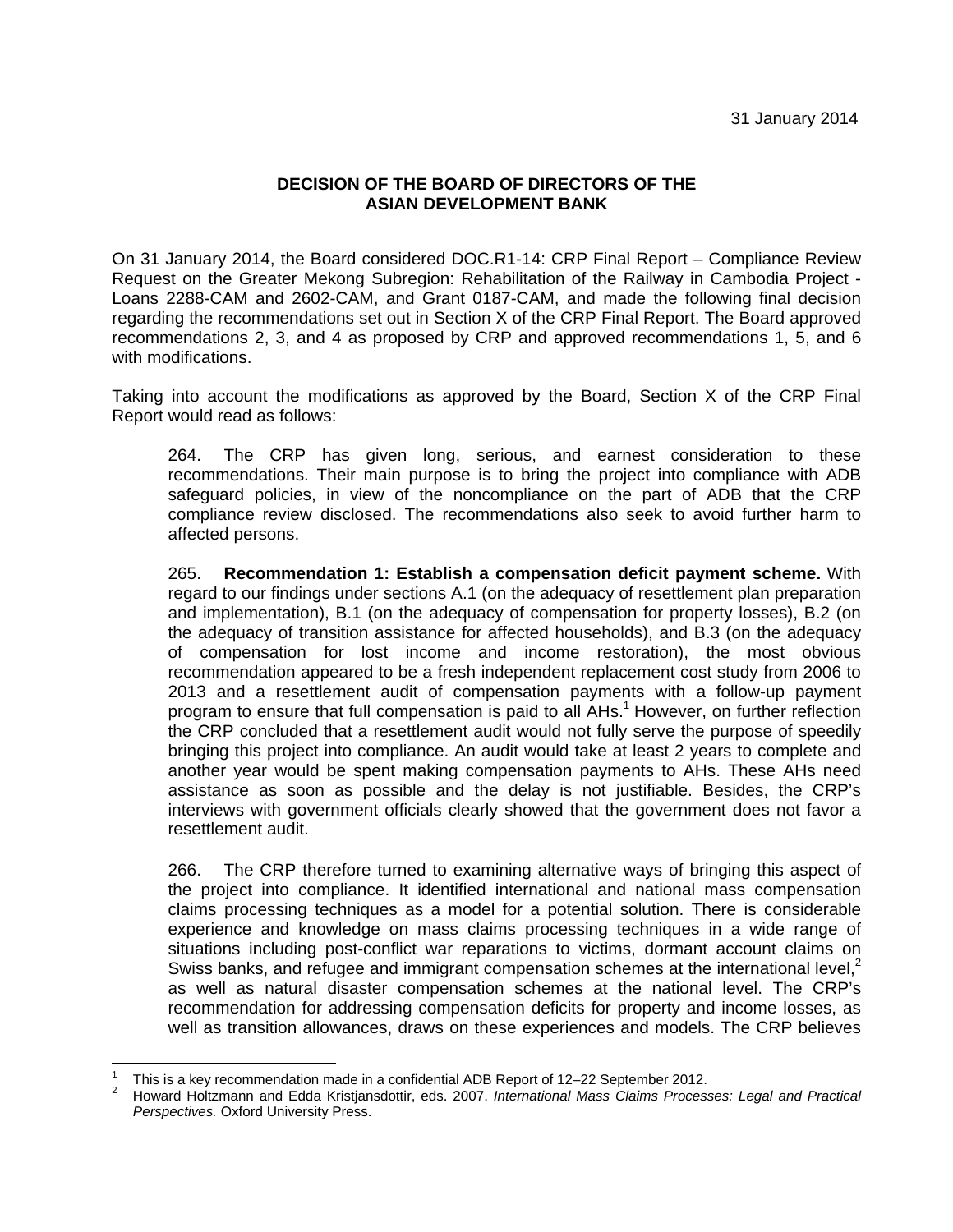ADB would thus be able to address the compensation deficits and rectify noncompliance effectively and quickly.<sup>3</sup> The recommendation below is provided with the expectation that if and when it is approved by the Board, it would be used by ADB Management as a guide in crafting its action plan for implementing the recommendations. The recommendation must therefore be seen as a broad framework and not as a rigid scheme.

- 267. The CRP recommends that ADB require the GoC:
	- a. to establish a remedial action program to compensate the AHs. Such a program must ensure that AHs are compensated in accordance with ADB's safeguards policy and applicable ADB procedures and the guidelines set forth below, which CRP estimates would likely fall in the range of \$3 million to \$4 million. The source of funding for such program should be an ADB loan or other sources of funds; and
	- b. to agree to the implementation and administration of such program, consistent with the guidelines set forth below, with the assistance, advice and oversight of ADB.

268. There are several options for how such a program could be established and operated and what factors might be considered in computing compensation deficits, but the operations of the program have to satisfy the following guidelines, consistent in any case with ADB's safeguards policy, applicable ADB procedures, and relevant loan covenants:

- (i) The program must be established and the compensation paid to AHs quickly (within 12-18 months of the approval of these recommendations by the Board) and efficiently.
- (ii) The program might not compute compensation deficits with precision but should establish sufficient and clear entitlements for compensation categories (property loss, cost adjustments for inflation, transition allowance, income loss, etc.) in compliance with ADB's safeguards policy and applicable ADB procedures for which AHs could apply.
- (iii) The program has to mitigate property, transitional, and income losses suffered by AHs so that they are not made worse off as a consequence of the resettlement.
- (iv) As required by paragraph 128 of the Accountability Mechanism Policy, all remedial actions will be carried out in accordance with applicable ADB policies and procedures, and with the consent of GoC as contemplated by such paragraph 128.

<u> 1989 - Andrea Andrew Maria (h. 1989).</u><br>1980 - Andrew Maria (h. 1980).

<sup>3</sup> This would include the additional 248 AHs in Phnom Penh that were initially assessed as partially affected, but later found to be fully affected (paras. 153–154). The still pending Addendum RP for Phnom Penh was intended to provide compensation and resettlement assistance for the 105 AHs that opted to move to the Phnom Penh resettlement site. The remaining AHs who choose to relocate close to their original place of habitation would apparently not receive any additional compensation although their houses had been found to be fully affected.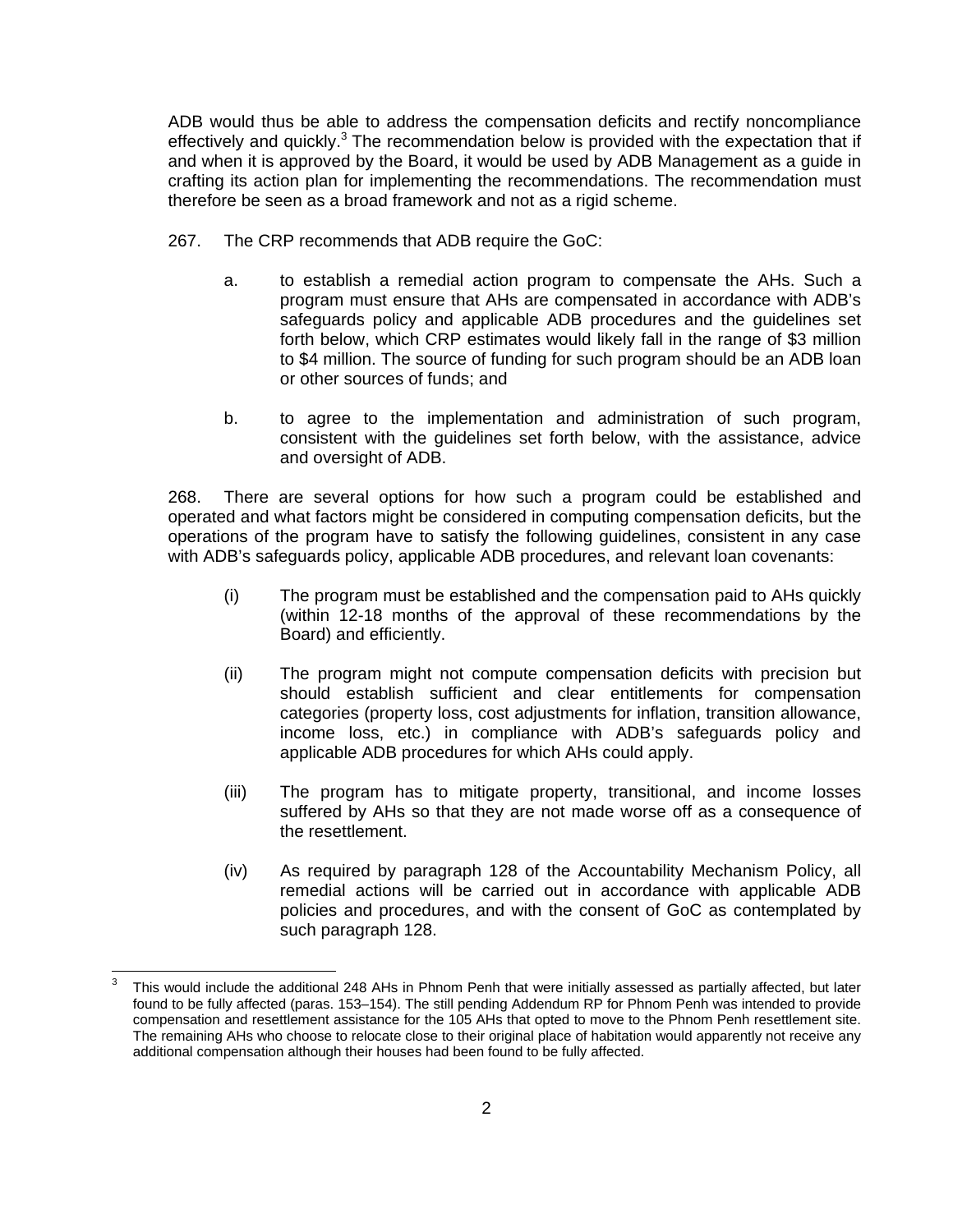- (v) Appropriate arrangements (including necessary skills and infrastructure) will be devoted to implement the program.
- (vi) The program should operate transparently.
- (vii) The program must have an oversight body which can also act as a singletier appeal body regarding computation and payment of compensation.

269. An illustrative example of how such a scheme could be designed and implemented is provided in Appendix 5 of this report.

270. ADB Management in its response to the *draft* CRP report stated that it "agrees that compensation deficits should be rectified" but that the "establishment of an ADB fund for compensation payments is not the appropriate mechanism" for the reasons set out in its response. One reason adduced by ADB Management was that the recommendation constituted "damages" and was not within the competence of the CRP. The CRP believes that the recommendations contained in this *final* report fall squarely within the definition of compensation payable to AHs under ADB operational policies and procedures and its recommendation seeks to bring this project into compliance.

271. The requesters in their comments on the CRP draft report state that the "broad contours of the proposed compensation deficit payment scheme represent an acceptable remedy for the issues of inadequate compensation for losses." However they assert that "there is too much discretion granted to ADB Management in the CRP's recommendation to design the scheme" and "(g)iven their experience over the past four years, the requesters have little faith that the ADB will follow through appropriately with this recommendation unless the basic structure and principles of the scheme are clearly prescribed as recommendations by the CRP and adopted by the Board." In the CRP's view, the guidelines set out in the recommendation if and when adopted by the Board will need to be followed by the ADB Management, and the CRP will have an opportunity to comment on Management's action plan drawn up in pursuance of those guidelines and to monitor the implementation of the action plan if and when it is approved by the Board.

272. **Recommendation 2: Improve facilities at resettlement sites.** With regard to its findings in section A.2 (on adequacy of basic services and facilities at resettlement sites), the CRP acknowledges that considerable efforts are under way to ensure that the access roads are improved after the rainy season ends in November 2013. The CRP also found that all the sites now have water and electricity supply, though in Battambang the quality of the water supply is still a significant issue. A primary school has been built in Poipet and the school at the Phnom Penh resettlement site is being enlarged to accommodate 10 more classrooms. The CRP also expects to see the continued provision of the medical insurance scheme formerly provided by SKY. The CRP recommends that the medical center at the Phnom Penh site be refurbished, provided with a better supply of medication, and properly staffed with a medical doctor. ADB Management should present a time-bound action plan that spells out, in some detail, both urgent and longer-term actions to be taken to improve and maintain the facilities on all sites.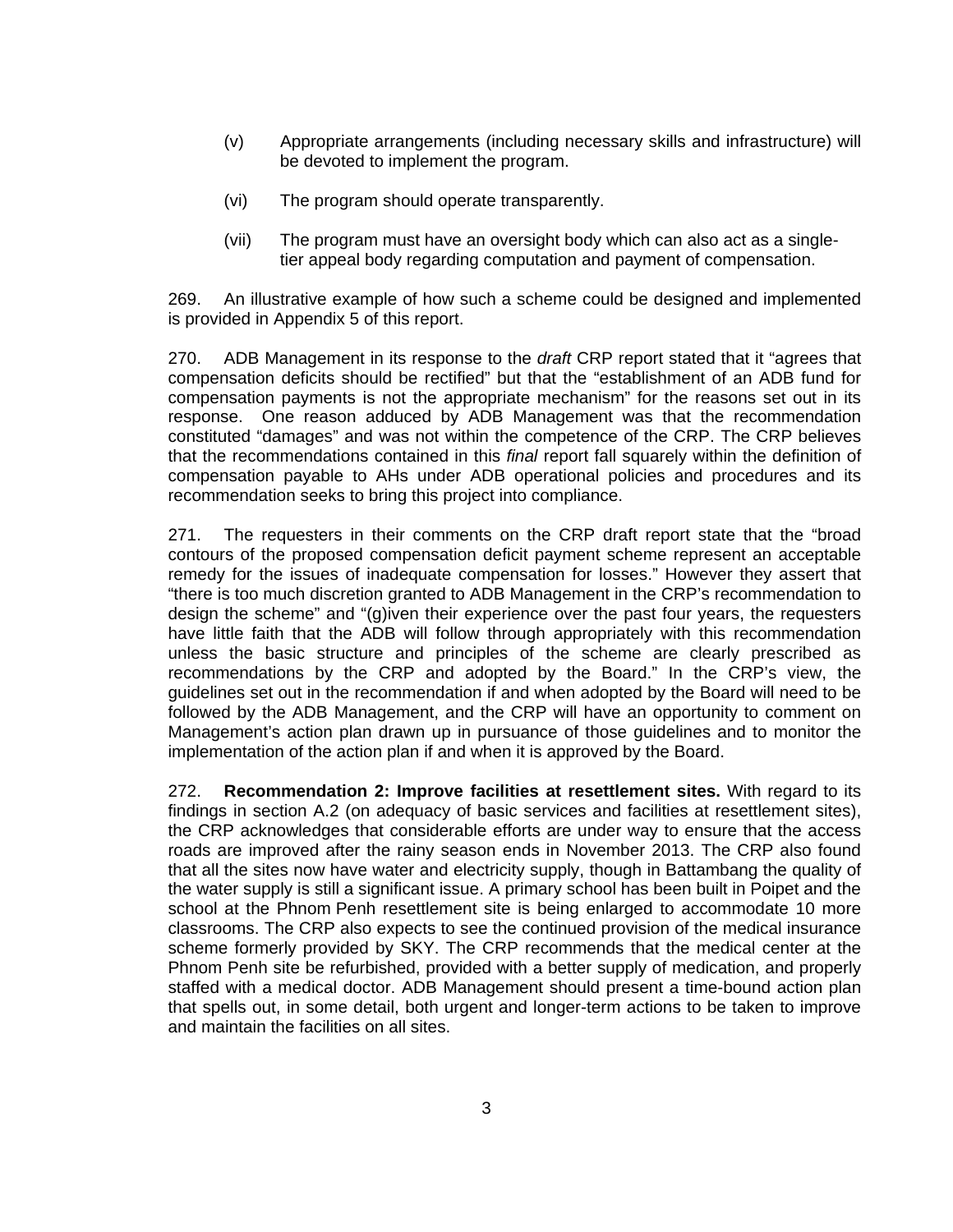273. **Recommendation 3: Improve the functioning of the grievance redress mechanism, to be reflected in a time-bound and verifiable action plan.** The CRP's findings under section A.4 acknowledge the improvements that have been made in the grievance redress mechanism. Yet it is still not functioning as expected. The CRP suggests that the ADB Management review this mechanism and propose interventions, including training and capacity building, as well as a greater up-front role for IRC in providing guidance on complaint handling. ADB Management should have an action plan with specific time-bound and verifiable actions for improving the functioning of the grievance mechanism.

274. **Recommendation 4: Develop an appropriate program to build capacity for resettlement in the IRC, to be reflected in a time-bound and verifiable action plan.** With regard to the CRP's findings under section A.5, ADB has taken action to build the capacity of the executing agency (IRC) for resettlement. In CRP interviews with the IRC, it was clear that the resettlement committee has an enthusiastic group of young staff, many of whom are willing to learn best practices and find ways to improve performance in resettlement and other safeguards. IRC now provides services to many projects funded by different donors and it is therefore in the interests of ADB to continue to build the capacity of the IRC by offering training and exchange visits to other places in Asia where resettlement is being carried out more successfully. The CRP suggests that ADB, in consultation with IRC, develop an appropriate capacity-building program for IRC, to be reflected in a time-bound and verifiable action plan. The plan may include training and other interventions such as the provision of expertise.

275. **Recommendation 5: Establish a debt workout scheme to help highly indebted families repay their accumulated debts through a dedicated credit line and a debt workout facility.** The dedicated credit line would provide funds at a highly subsidized interest rate and at sufficiently long maturity. ADB loans or other funds could be used to finance this debt work out scheme. Funds could be used only to repay debts. Funds provided under the debt workout program would be disbursed directly against AH loan repayment obligations, and would not be disbursed to indebted households. The repayment of informal lenders that have lent at usury rates to AHs presents a special challenge. Households interested in participating in the debt workout scheme should be consulted on how procedures for repaying debts to informal money lenders directly through the debt workout facility could be established. AHs would be required to use the incremental compensation payments proposed in recommendation 1, for debt repayment. Funds provided under the facility to a single household would need to be capped, for example at \$1,000, to avoid fund capture by better-off households, which could borrow larger amounts because they have more valuable assets. AHs participating in the scheme would also be required to participate in basic financial training to improve household financial management. The scheme could be implemented by an NGO or other suitable institution that can demonstrate adequate financial management competence. Further data on the debt levels of resettled households would be required to establish the approximate size of the fund for a debt workout.

276. **Recommendation 6: Implement the expanded income restoration program in a sustained and sustainable manner.** The EIRP now being implemented is an appropriately designed program. It provides funds to SHGs for capacity building, some